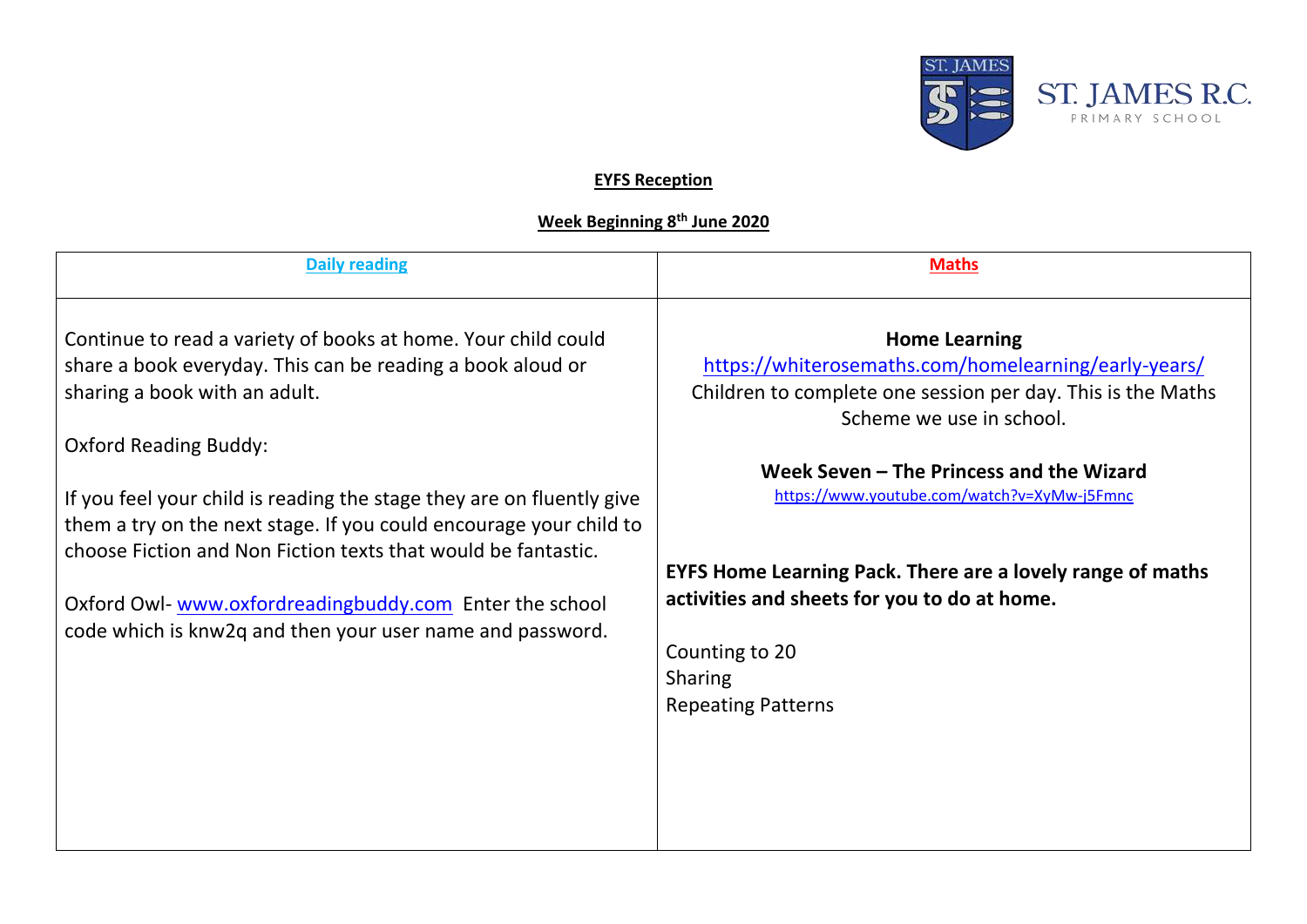| <b>Phonics</b>                                                                  | <b>Writing</b>                                                                                                                                                                                                                   |
|---------------------------------------------------------------------------------|----------------------------------------------------------------------------------------------------------------------------------------------------------------------------------------------------------------------------------|
| Continue with:                                                                  |                                                                                                                                                                                                                                  |
| Daily Phonics: https://www.phonicsplay.co.uk/-phase two & 3<br>for Reception.   | • Children to write about the story The Princess and the Wizard.<br>They could write one simple sentence.<br>Three or more sentences in order of the beginning, middle<br>and end.                                               |
| https://www.topmarks.co.uk/english-games/3-5-years/letters-<br>and-sounds       | Children to write their own story about a princess or a<br>wizard or both. To support story writing children could                                                                                                               |
| There are some phonics sheets and activities in the EYFS Home<br>Learning pack. | draw and label their own story map. Remember to include<br>a beginning, middle and end for your story. You could do it<br>in a book form using folded paper. It would be lovely to<br>see some pictures to go with your writing. |
| qu, x, z, zz                                                                    |                                                                                                                                                                                                                                  |